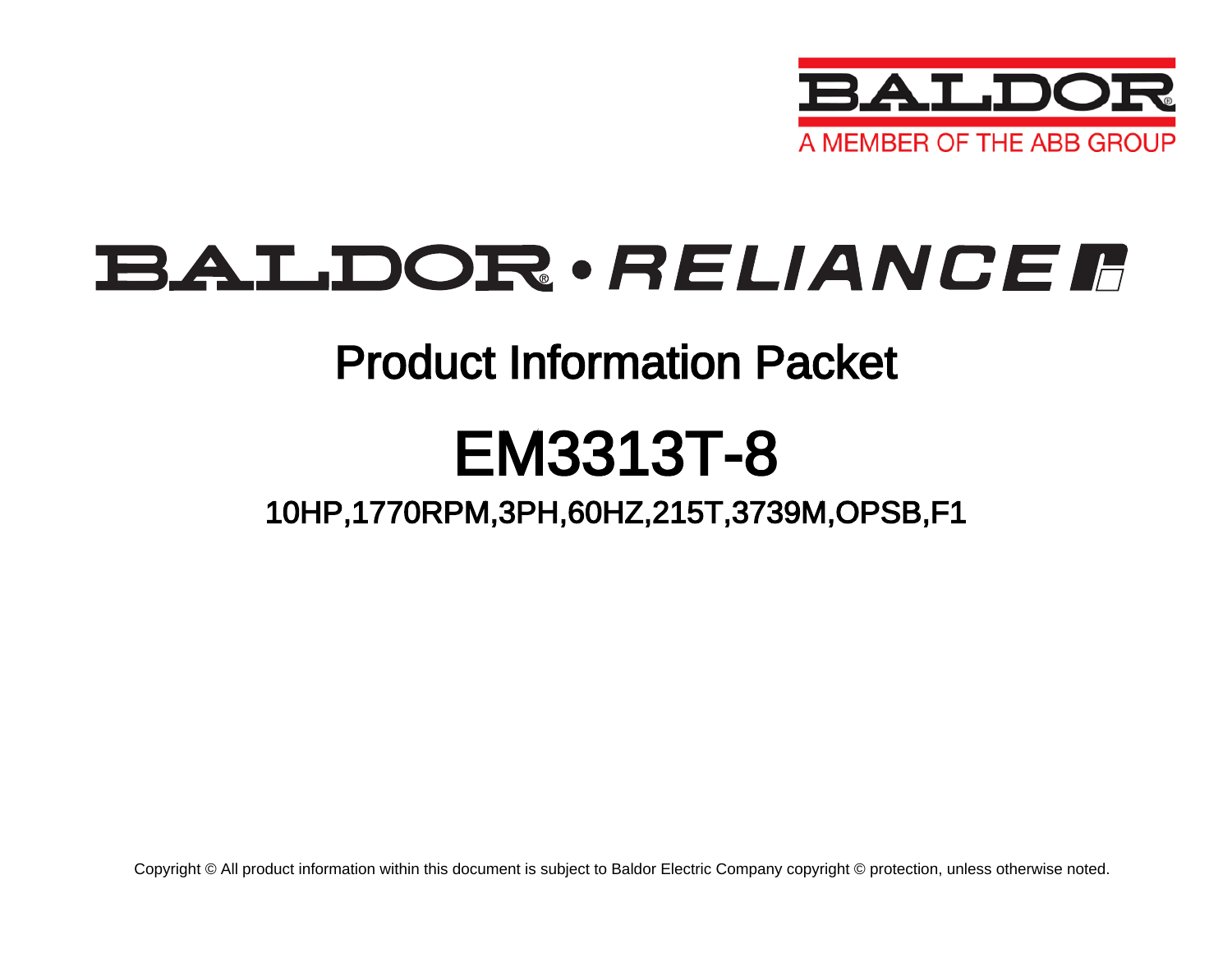#### BALDOR · RELIANCE F Product Information Packet: EM3313T-8 - 10HP,1770RPM,3PH,60HZ,215T,3739M,OPSB,F1

| <b>Part Detail</b> |             |                  |                |             |          |                      |            |  |  |
|--------------------|-------------|------------------|----------------|-------------|----------|----------------------|------------|--|--|
| Revision:          | P           | Status:          | PRD/A          | Change #:   |          | Proprietary:         | No         |  |  |
| Type:              | AC          | Prod. Type:      | 3739M          | Elec. Spec: | 37WGT937 | CD Diagram:          | CD0006     |  |  |
| Enclosure:         | <b>OPSB</b> | Mfg Plant:       |                | Mech. Spec: | 37F614   | Layout:              | 37LYF614   |  |  |
| Frame:             | 215T        | Mounting:        | F <sub>1</sub> | Poles:      | 04       | <b>Created Date:</b> | 03-15-2006 |  |  |
| Base:              | <b>RG</b>   | <b>Rotation:</b> | R              | Insulation: |          | Eff. Date:           | 06-30-2015 |  |  |
| Leads:             | 3#10        |                  |                |             |          | <b>Replaced By:</b>  |            |  |  |
| Literature:        |             | Elec. Diagram:   |                |             |          |                      |            |  |  |

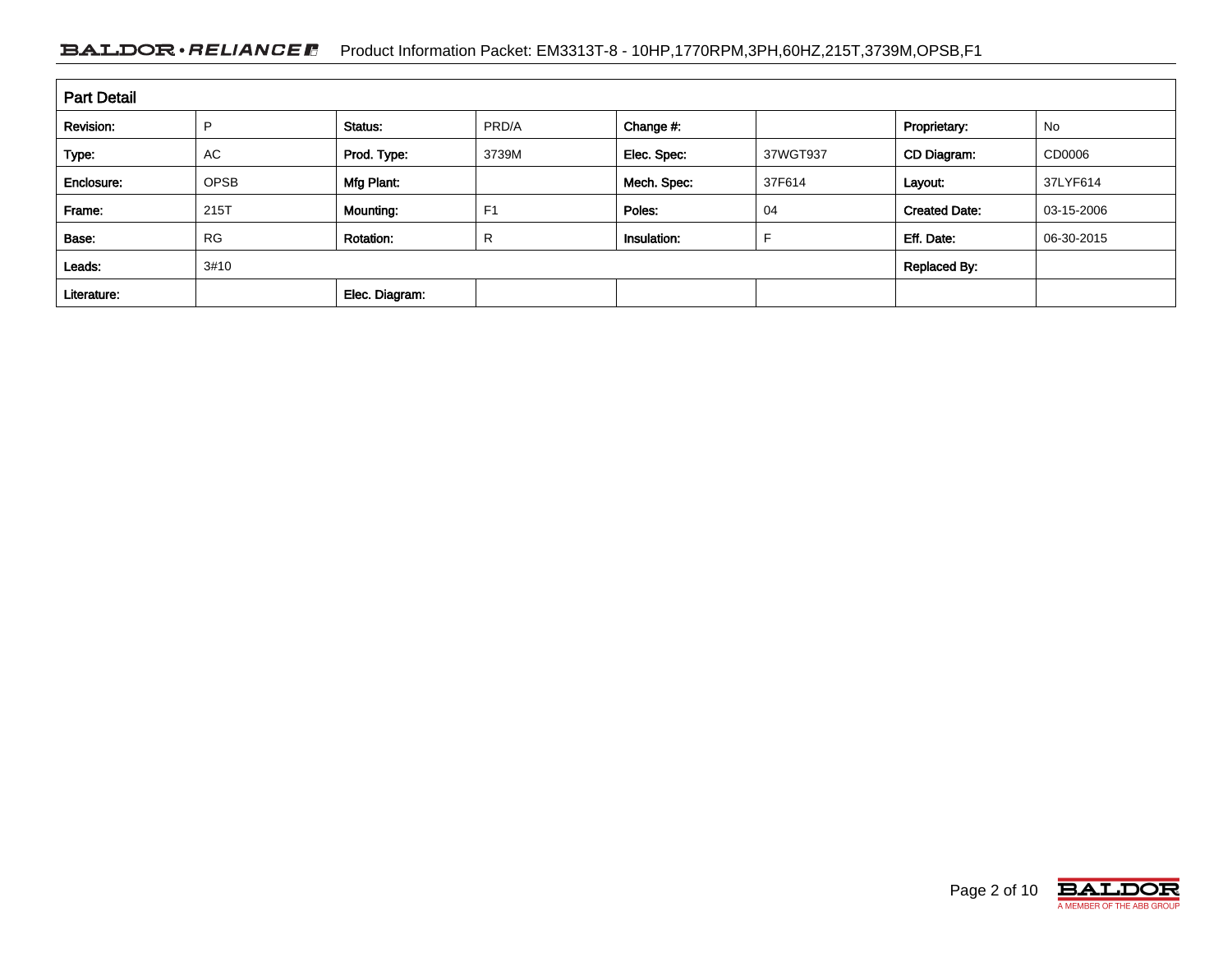#### BALDOR · RELIANCE F Product Information Packet: EM3313T-8 - 10HP,1770RPM,3PH,60HZ,215T,3739M,OPSB,F1

| Nameplate NP1259L |                                        |      |   |            |   |    |   |  |  |
|-------------------|----------------------------------------|------|---|------------|---|----|---|--|--|
| CAT.NO.           | EM3313T-8                              |      |   |            |   |    |   |  |  |
| SPEC.             | 37F614T937                             |      |   |            |   |    |   |  |  |
| HP                | 10                                     |      |   |            |   |    |   |  |  |
| <b>VOLTS</b>      | 200                                    |      |   |            |   |    |   |  |  |
| <b>AMP</b>        | 29.5                                   |      |   |            |   |    |   |  |  |
| <b>RPM</b>        | 1770                                   |      |   |            |   |    |   |  |  |
| <b>FRAME</b>      | HZ<br>PH<br>$\mathbf{3}$<br>215T<br>60 |      |   |            |   |    |   |  |  |
| SER.F.            | 1.15                                   | CODE | H | <b>DES</b> | B | CL | F |  |  |
| NEMA-NOM-EFF      | PF<br>91.7<br>82                       |      |   |            |   |    |   |  |  |
| <b>RATING</b>     | 40C AMB-CONT                           |      |   |            |   |    |   |  |  |
| cc                | USABLE AT 208V<br>30.3<br>010A         |      |   |            |   |    |   |  |  |
| DE                | <b>ODE</b><br>6206<br>6307             |      |   |            |   |    |   |  |  |
| <b>ENCL</b>       | OPSB                                   | SN   |   |            |   |    |   |  |  |
|                   |                                        |      |   |            |   |    |   |  |  |

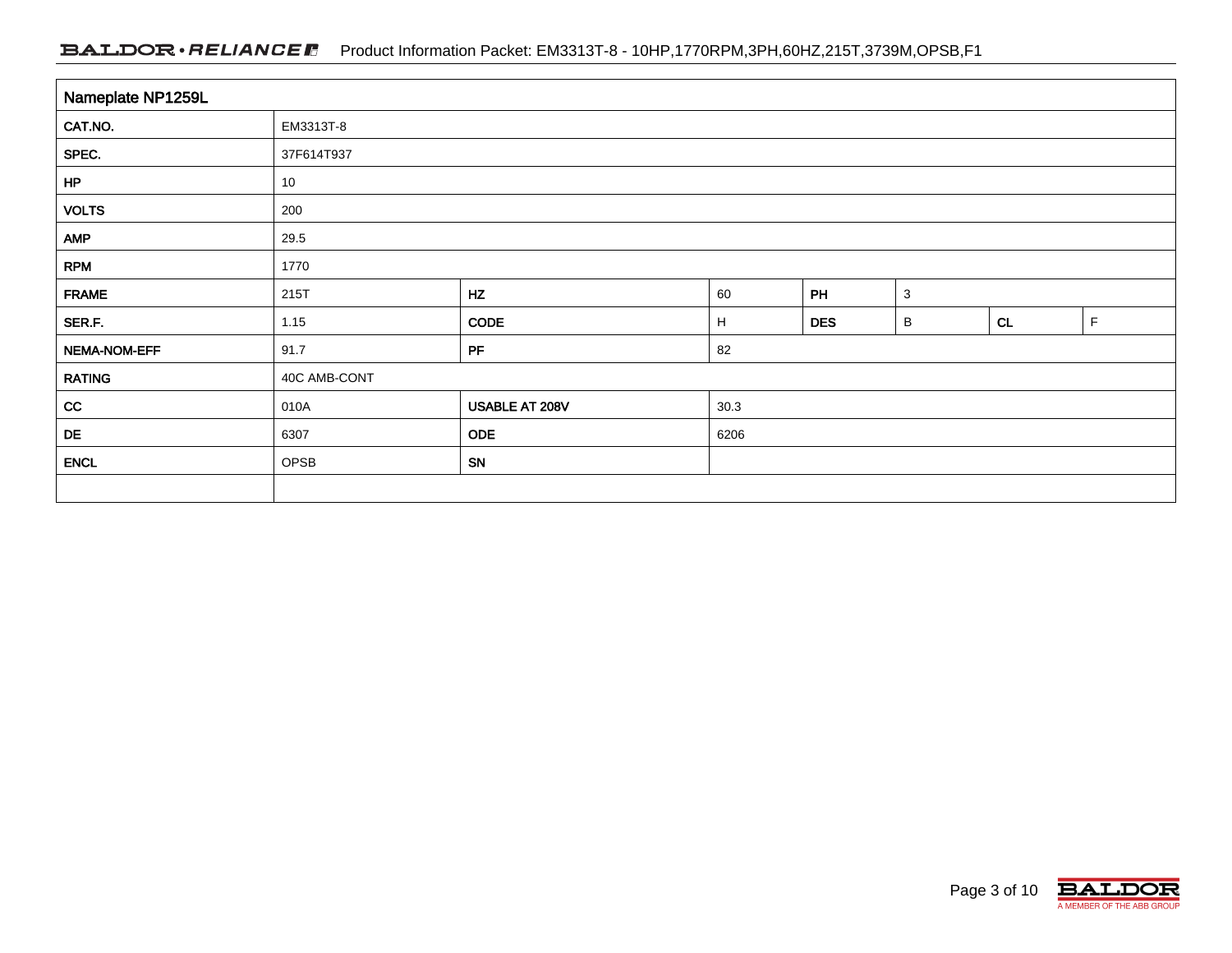| <b>Parts List</b>  |                                          |          |  |  |  |  |
|--------------------|------------------------------------------|----------|--|--|--|--|
| <b>Part Number</b> | Description                              | Quantity |  |  |  |  |
| SA140179           | SA 37F614T937                            | 1.000 EA |  |  |  |  |
| RA129604           | RA 37F614T937                            | 1.000 EA |  |  |  |  |
| S/P107-000-001     | SUPER E PROC'S-FS, WS & CK PLTS          | 1.000 EA |  |  |  |  |
| HA6361A01          | LIFTING LUG FOR 37, 39 & 40 FRAME ZINC   | 2.000 EA |  |  |  |  |
| 37CB3006           | 37 CB CASTING W/1.38 LEAD HOLE @ 6:00    | 1.000 EA |  |  |  |  |
| 51XW2520A10        | .25-20 X .62, TAPTITE II, HEX WSHR SLTD  | 2.000 EA |  |  |  |  |
| 11XW1032G06        | 10-32 X .38, TAPTITE II, HEX WSHR SLTD U | 1.000 EA |  |  |  |  |
| 37FE3200A01        | FR ENDPLATE, FOR ROUTING PURPOSES        | 1.000 EA |  |  |  |  |
| HW4500A01          | 1641B(ALEMITE)400 UNIV, GREASE FITT      | 1.000 EA |  |  |  |  |
| HW5100A06          | W2420-025 WVY WSHR (WB)                  | 1.000 EA |  |  |  |  |
| 37PE3201A01        | PU ENDPLATE ASSEMBLY FOR ROUTING         | 1.000 EA |  |  |  |  |
| HW4500A01          | 1641B(ALEMITE)400 UNIV, GREASE FITT      | 1.000 EA |  |  |  |  |
| XY3118A12          | 5/16-18 HEX NUT DIRECTIONAL SERRATION    | 4.000 EA |  |  |  |  |
| 37CB4516           | LIPPED LID FOR 37 FRAME NEC KOBX         | 1.000 EA |  |  |  |  |
| 51XW0832A07        | 8-32 X .44, TAPTITE II, HEX WSHR SLTD SE | 4.000 EA |  |  |  |  |
| HW2501F21          | KEY, 5/16 SQ X 2.375                     | 1.000 EA |  |  |  |  |
| HA7000A02          | KEY RETAINER RING, 1 1/8 DIA, 1 3/8 DIA  | 1.000 EA |  |  |  |  |
| 85XU0407S04        | 4X1/4 U DRIVE PIN STAINLESS              | 2.000 EA |  |  |  |  |
| LB1115N            | LABEL, LIFTING DEVICE (ON ROLLS)         | 1.000 EA |  |  |  |  |
| MJ1000A75          | GREASE, POLYREX EM EXXON (USe 4824-15A)  | 0.050 LB |  |  |  |  |
| HA3104A35          | THRUBOLT .31-18 X 13.687                 | 4.000 EA |  |  |  |  |
| 37AD2001A01        | BAFFLE PLATE, STAMPED                    | 2.000 EA |  |  |  |  |
| MG1000Y03          | MUNSELL 2.53Y 6.70/ 4.60, GLOSS 20,      | 0.028 GA |  |  |  |  |
| LB1119N            | <b>WARNING LABEL</b>                     | 1.000 EA |  |  |  |  |

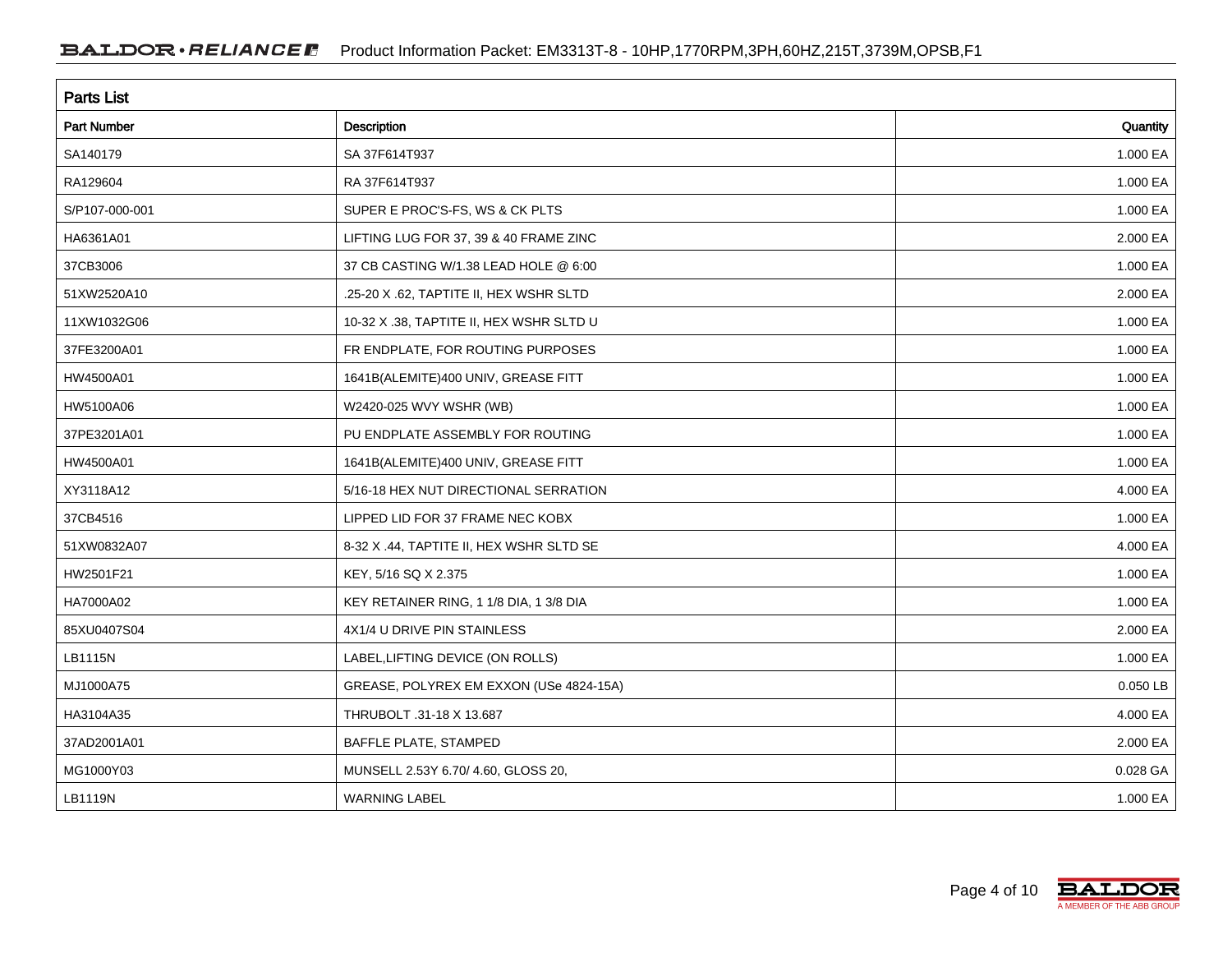| Parts List (continued) |                                          |          |  |  |  |  |  |
|------------------------|------------------------------------------|----------|--|--|--|--|--|
| <b>Part Number</b>     | Description                              | Quantity |  |  |  |  |  |
| LC0006                 | <b>CONNECTION LABEL</b>                  | 1.000 EA |  |  |  |  |  |
| <b>NP1259L</b>         | ALUM SUPER-E UL CSA-EEV CC NEMA PREMIUM  | 1.000 EA |  |  |  |  |  |
| 36PA1001               | PKG GRP, PRINT<br>PK1017A06              | 1.000 EA |  |  |  |  |  |
| MN416A01               | TAG-INSTAL-MAINT no wire (1200/bx) 11/14 | 1.000 EA |  |  |  |  |  |

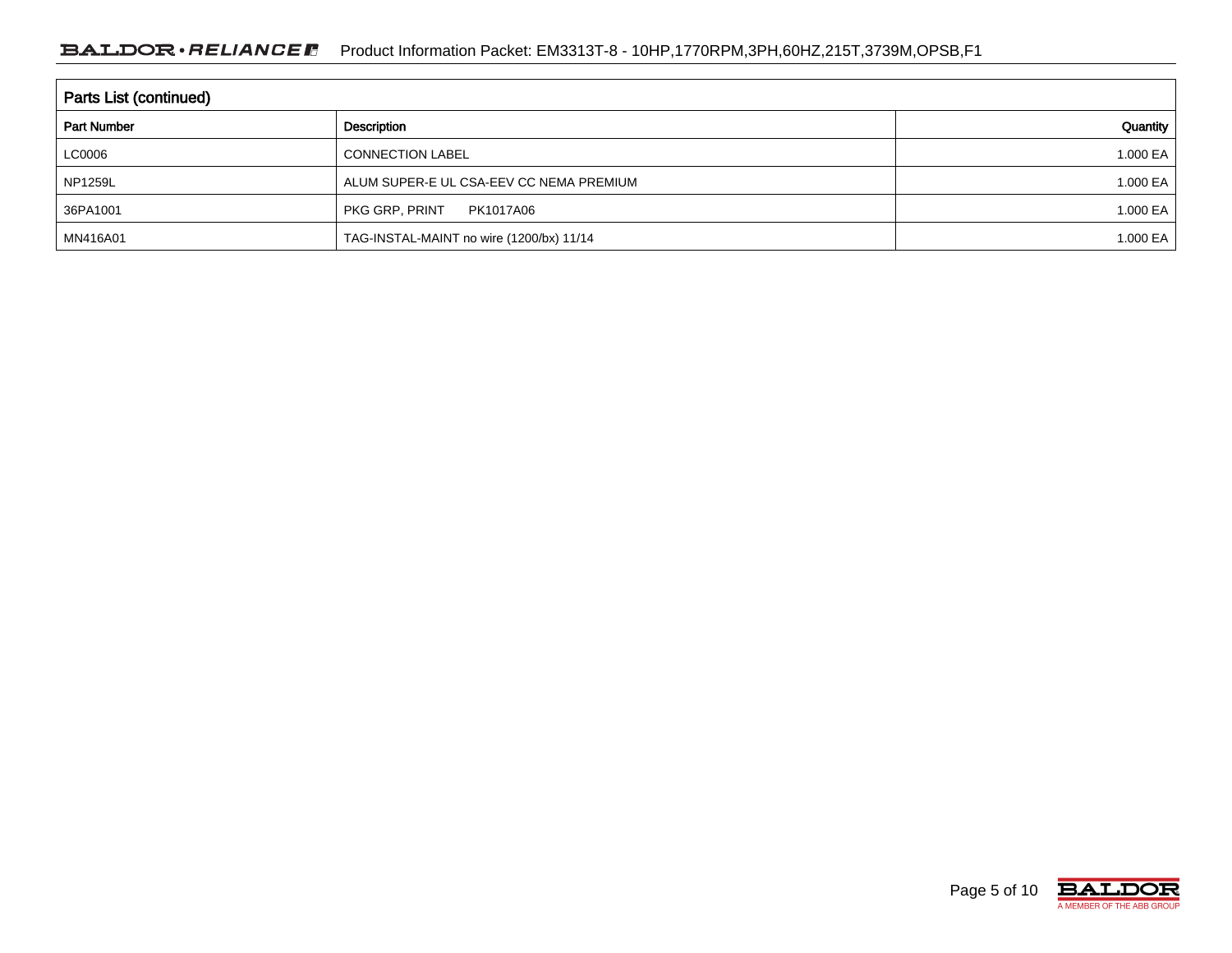| Accessories |                   |    |  |  |  |  |  |
|-------------|-------------------|----|--|--|--|--|--|
| Part Number | <b>Multiplier</b> |    |  |  |  |  |  |
| $37-1404$   | C FACE KIT        | A8 |  |  |  |  |  |

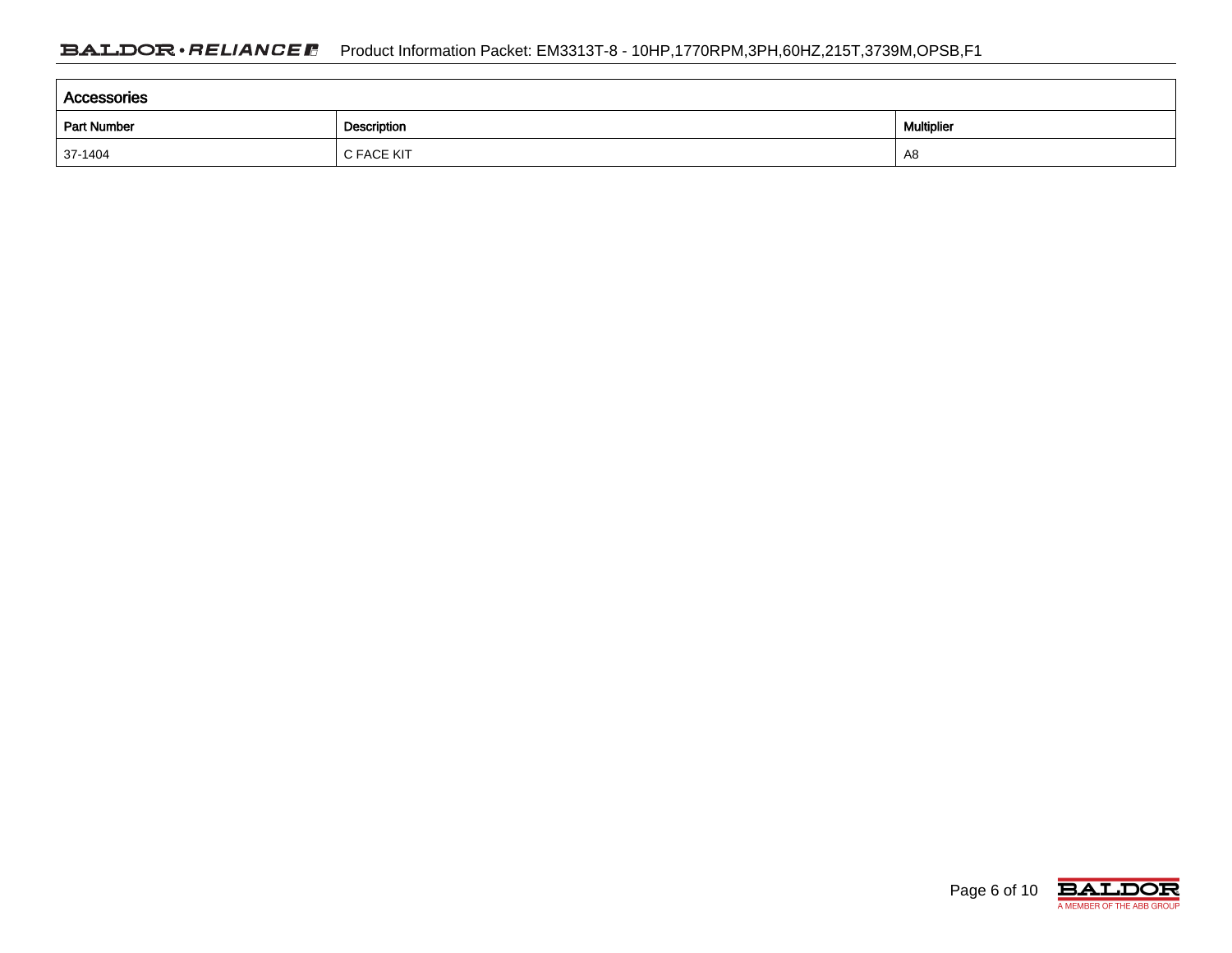#### **AC Induction Motor Performance Data**

Record # 17618 - Typical performance - not guaranteed values

| <b>Winding: 37WGT937-R001</b> |                | <b>Type: 3739M</b>  |                                       | <b>Enclosure: OPSB</b>     |                |  |
|-------------------------------|----------------|---------------------|---------------------------------------|----------------------------|----------------|--|
|                               | Nameplate Data |                     | 200 V, 60 Hz:<br>Single Voltage Motor |                            |                |  |
| Rated Output (HP)             |                | 10                  | <b>Full Load Torque</b><br>29.7 LB-FT |                            |                |  |
| Volts                         | 200            |                     |                                       | <b>Start Configuration</b> | direct on line |  |
| Full Load Amps                | 29.5           |                     |                                       | <b>Breakdown Torque</b>    | 90.9 LB-FT     |  |
| R.P.M.                        | 1765           |                     |                                       | Pull-up Torque             | 49.2 LB-FT     |  |
| Hz<br>3<br>60<br>Phase        |                | Locked-rotor Torque | 54.9 LB-FT                            |                            |                |  |
| <b>NEMA Design Code</b>       | B              | <b>KVA Code</b>     | J                                     | <b>Starting Current</b>    | 215 A          |  |
| Service Factor (S.F.)         | 1.15           |                     |                                       | No-load Current            | 14 A           |  |
| NEMA Nom. Eff.                | 91.7           | Power Factor        | 82                                    | Line-line Res. @ 25°C      | $0.194 \Omega$ |  |
| Rating - Duty                 | 40C AMB-CONT   |                     |                                       | Temp. Rise @ Rated Load    | $34^{\circ}$ C |  |
| S.F. Amps                     |                |                     |                                       | Temp. Rise @ S.F. Load     | $41^{\circ}$ C |  |
|                               |                |                     |                                       | Rotor inertia              | 0.959 LB-FT2   |  |

#### Load Characteristics 200 V, 60 Hz, 10 HP

| % of Rated Load | 25   | 50   | 75   | 100  | 125  | 150  | S.F. |
|-----------------|------|------|------|------|------|------|------|
| Power Factor    | 40   | 62   | 74   | 80   | 83   | 84   | 82   |
| Efficiency      | 87   | 91.7 | 92.2 | 91.8 | 90.8 | 89.6 | 91.2 |
| Speed           | 1793 | 1786 | 1778 | 1770 | 1761 | 1751 | 1765 |
| Line amperes    | 15.4 | 19.1 | 23.8 | 29.5 | 35.8 | 43   | 33.3 |

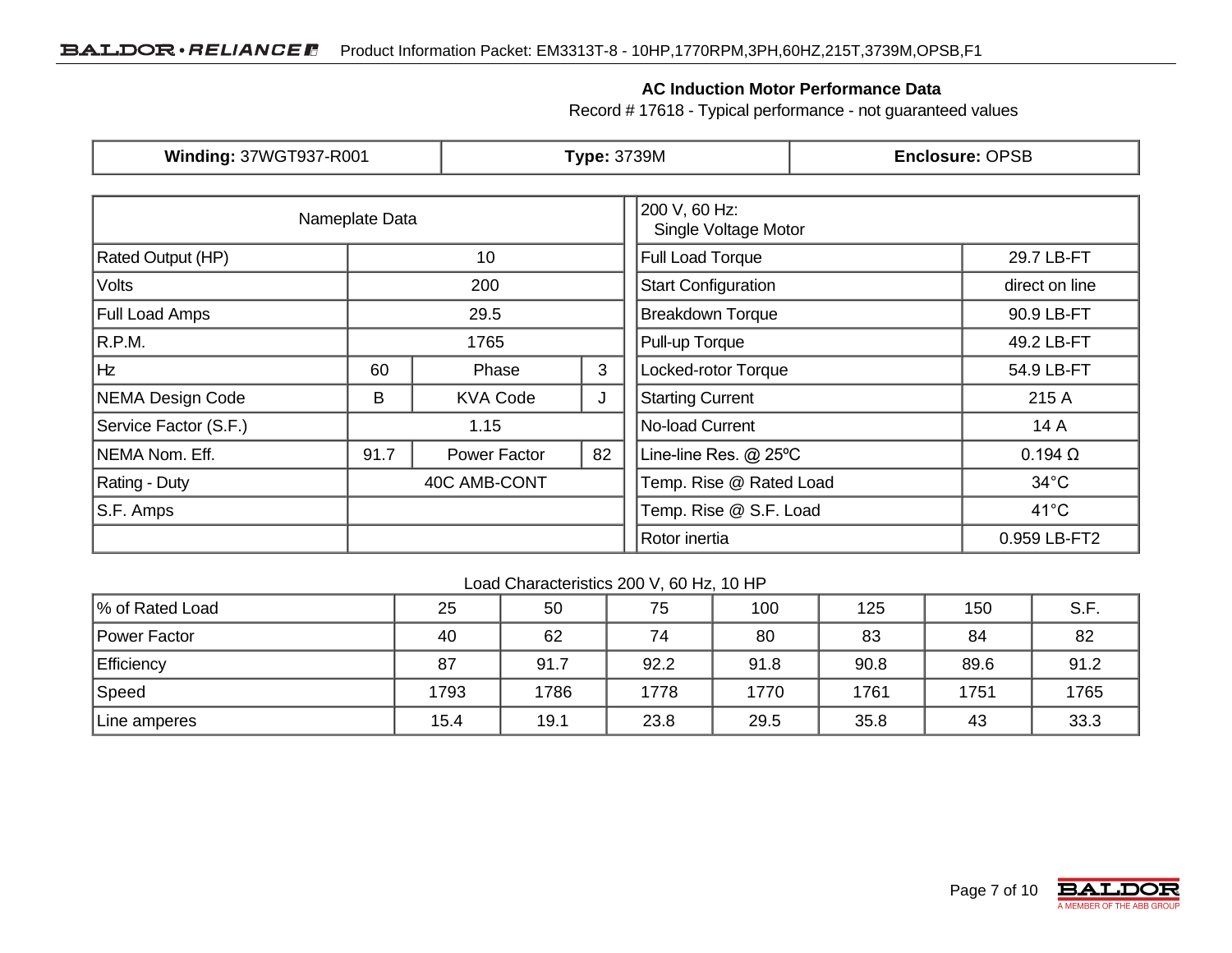

Performance Graph at 200V, 60Hz, 10.0HP Typical performance - Not guaranteed values

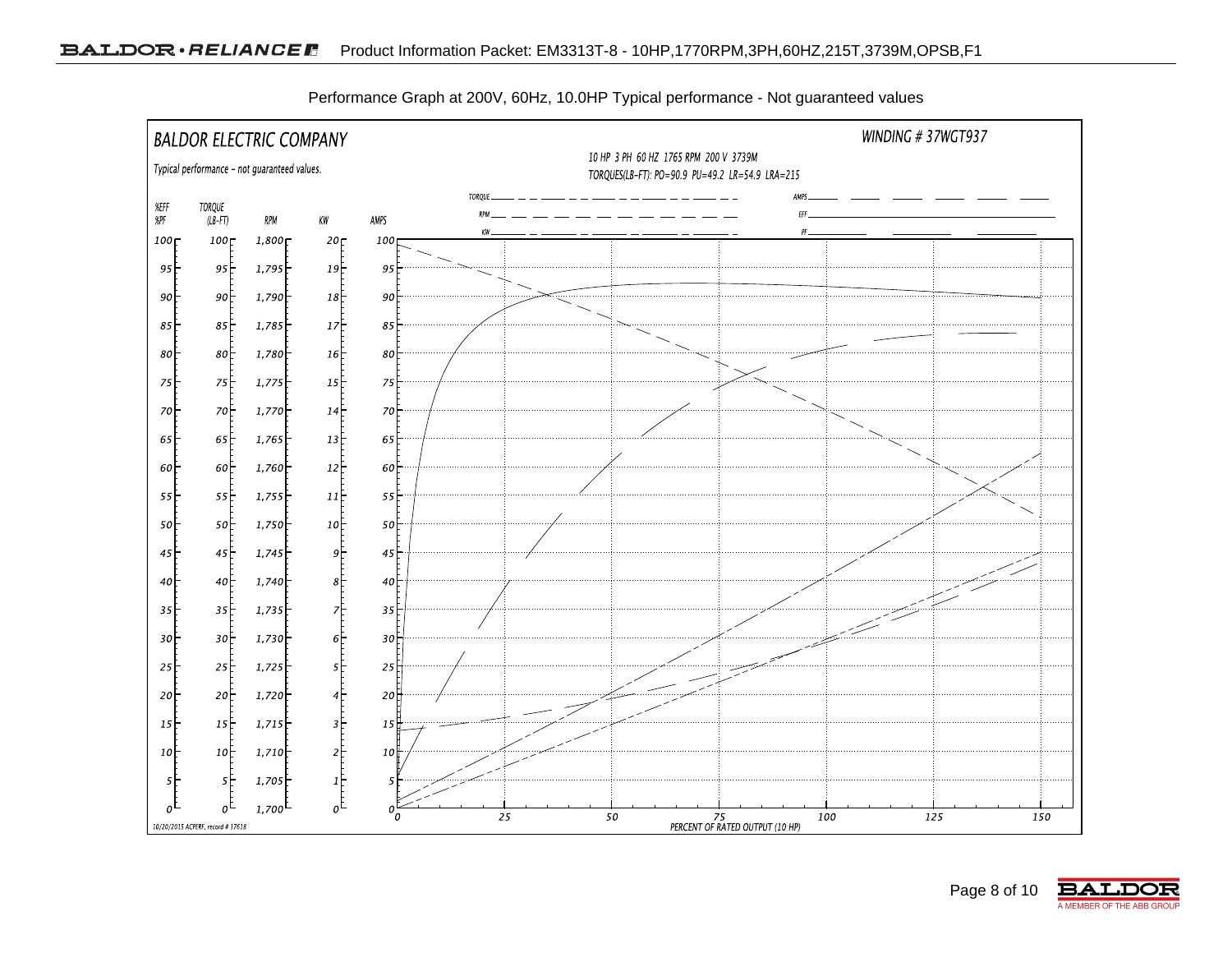